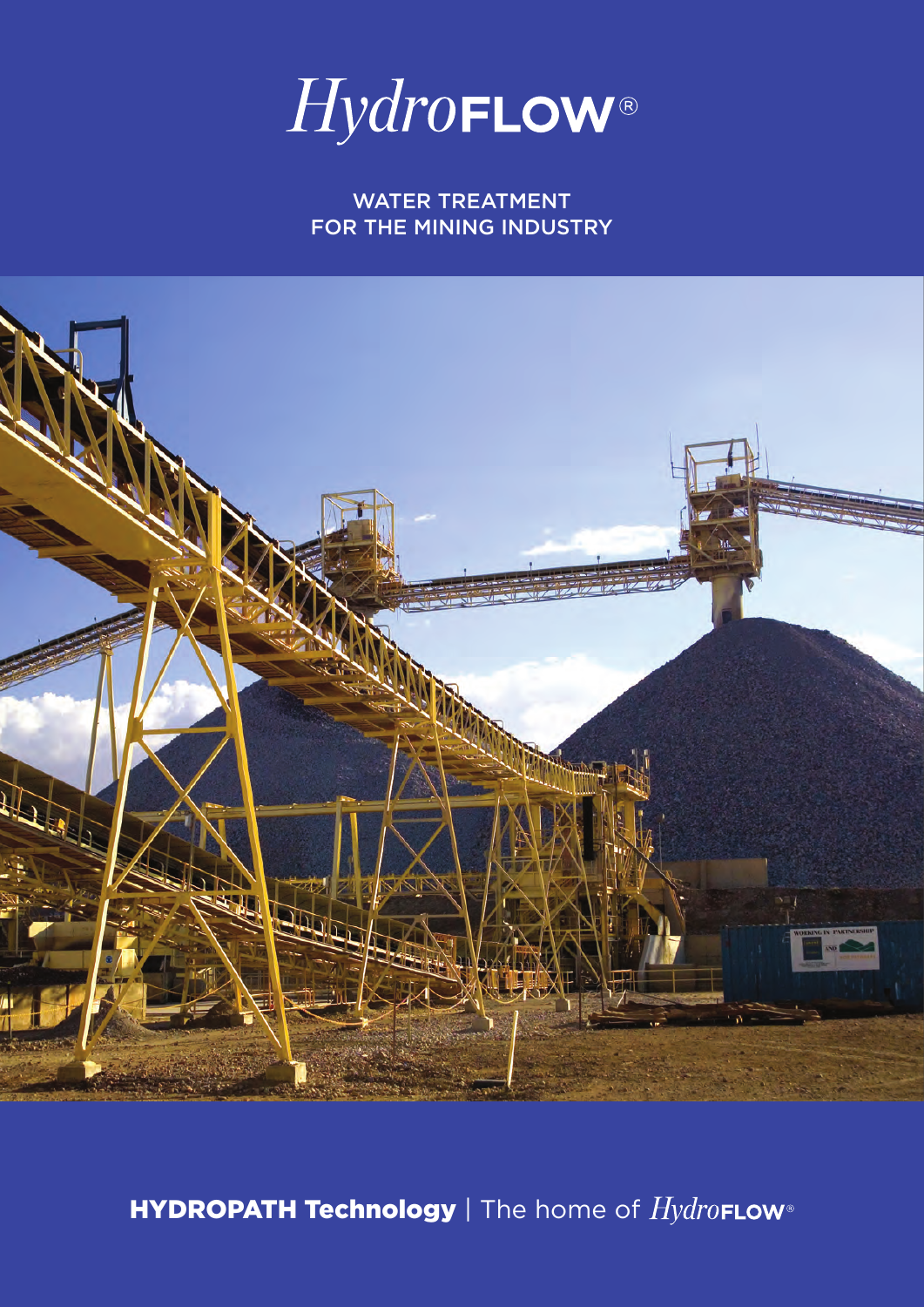## PROTECTION AGAINST MINERAL SCALING FOR THE MINING INDUSTRY



While many industries suffer from the problems of mineral scaling on pipelines, heat exchangers and other equipment, the mining industry is particularly vulnerable to the formation of scale due to the challenging nature of the industry and the high levels of minerals present in the water or slurry.

Many types of scaling can occur in the pipelines transporting the product, blocking pipes and valves, increasing the pressure and reducing the flow. It is also a common problem in pumps driving the fluid, in cooling towers and heat exchangers, and in process lines transporting limewater or other additives.

HydroFLOW® units offer a simple non-chemical treatment for the problem of hard mineral deposits. Without the need to cut into pipelines or stop production, HydroFLOW® units fit around an existing pipe and transmit a unique electrical signal into the water. The signal prevents minerals from forming as a hard encrustation on surfaces and instead form as powder-like crystals that are washed out by the flow of the fluid.

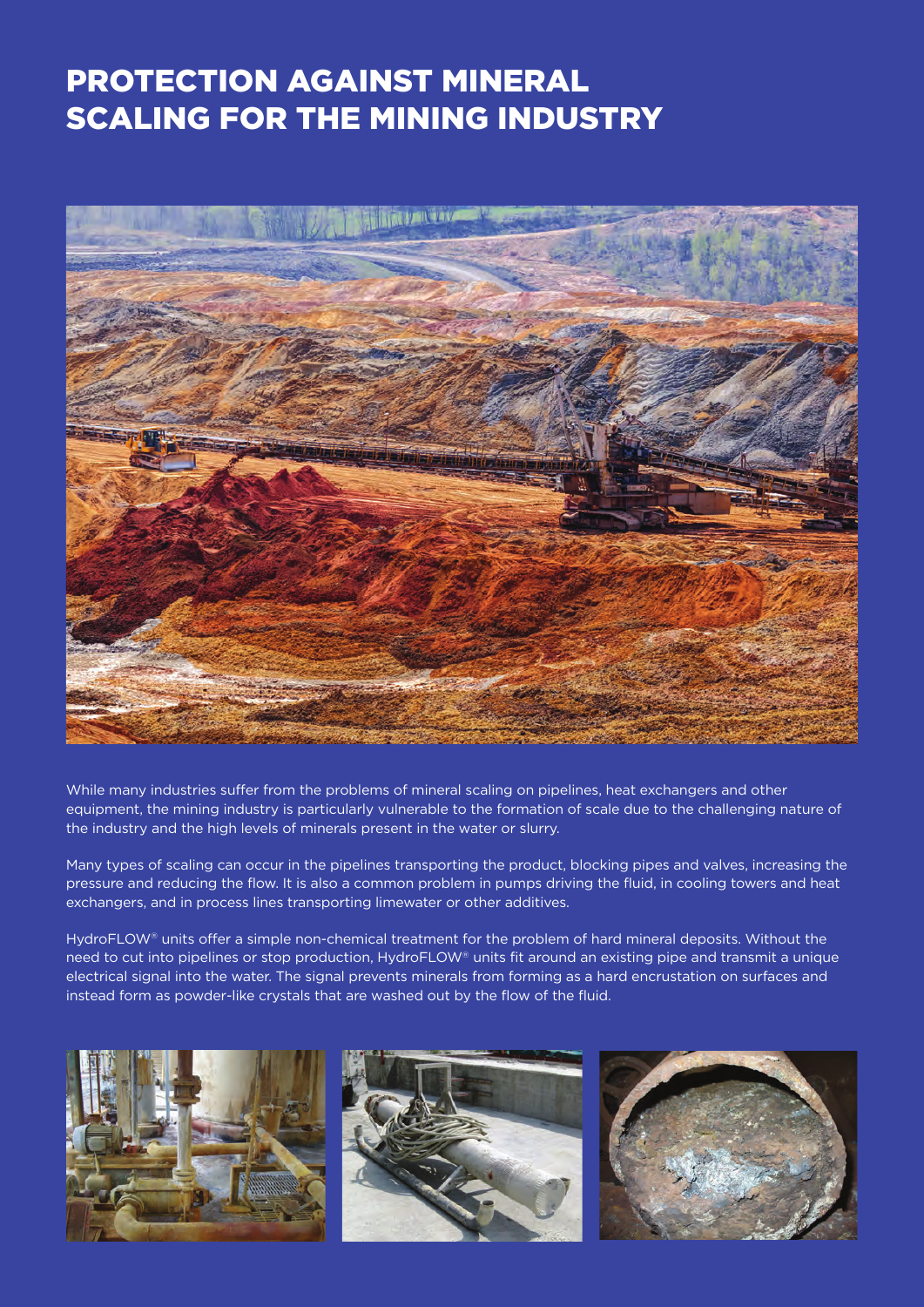# **CASE STUDY**

## NORILSK NICKEL MINE, RUSSIA

#### **PROBLEM**

In this mining/ smelting works, Gypum (calcium sulphate, CaSO4) is transported through pipelines of 219-245 mm OD for 1 km. The pipelines would scale up with gypsum deposits, reducing the flow to the extent that production stopped for cleaning, as often as every 1.5 months. The scaling could be so extreme the pipes would completely block.

#### **RESULTS**

On the untreated pipes there was a dramatic decrease in the flow rate, from 160 cubic meters/ hour to around 40 in 45 days. With HYDROPATH, the flow rate remained almost constant.

The untreated pipe was stopped when it reached its critical value, while the treated pipe did not drop to the critical value within the trial period, and remained near-constant for the entire period, while the slurry density (and hence mass flow) almost doubled over the same period.



### HYDROFLOW AROUND THE WORLD

HydroFLOW® has been installed throughout the globe for a range of different applications in the mining industry

The images to the left show HydroFLOW® installations in (from left to right)

- **• Copper Mine, Chile, Pipelines and Pumps**
- **• Gypsum Mine, Italy, Submersible Pump**
- **• Nickel Mine, Russia, Slurry Pipeline**

# **RESULTS**